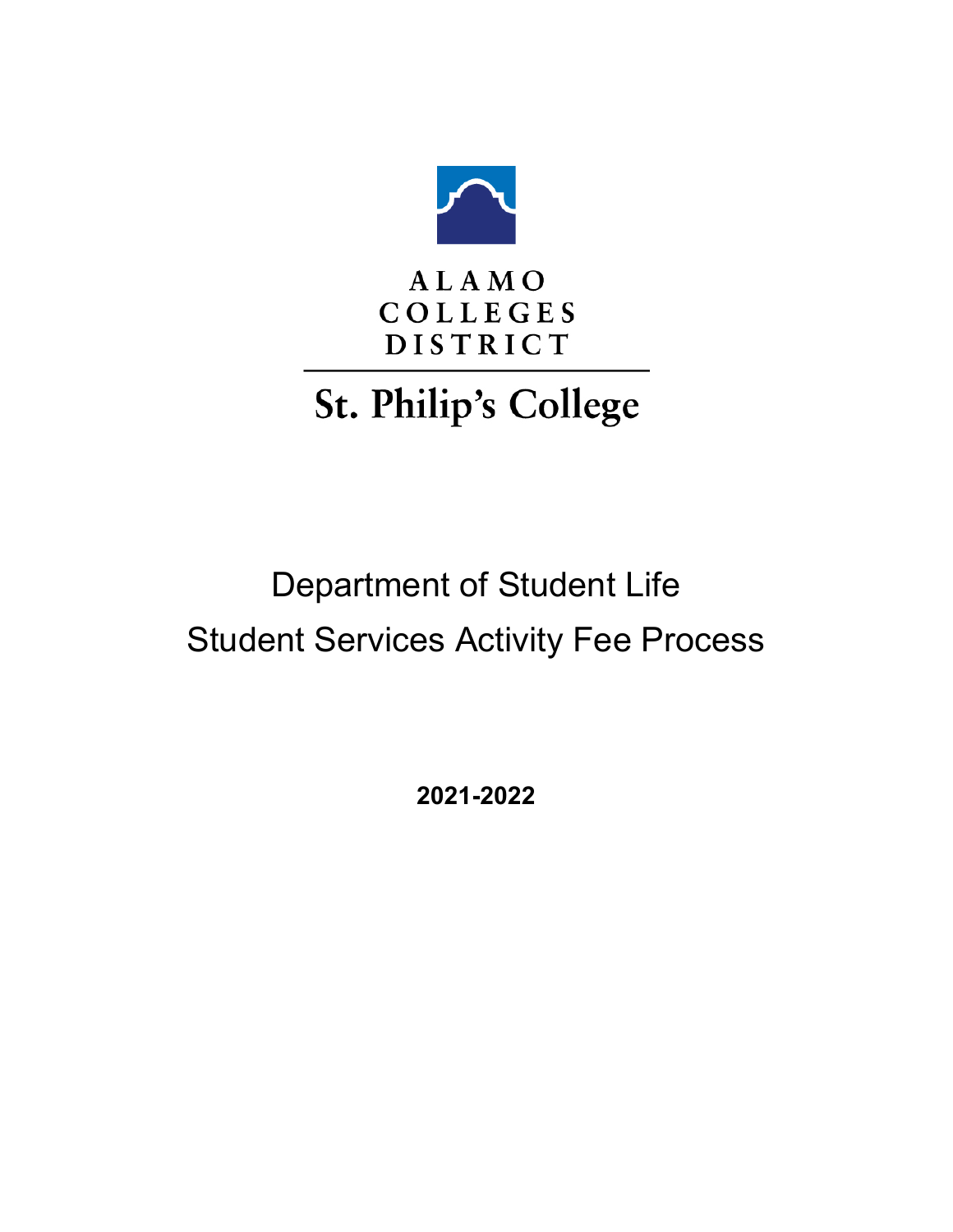

#### ALAMO COLLEGES DISTRICT St. Philip's College

#### **Department of Student Life Student Activity Fee Process**

At SPC, the Student Activity Fee funds experiential activities with academic departments through the Alamo Institutes, athletics, Homecoming, CultureFest, the Cesar Chavez March, Juneteenth Parade, student organizations, tournaments, health, fitness and wellness, and other on/off campus activities.

The following is the Student Activity Fee process for the expenditure of Student Services Activity Fee Funds, as approved by the **Student Services Fee Advisory Committee (SSFAC).**

*Step 1: Student Services Fees Advisory Committee (SSFAC) Formation:* Each academic year, the SSFAC Chair will submit to the College President a recommendation for the appointment of 5 student delegates (and up to 4 student alternates) selected by Student Government Association (SGA). These students shall represent the elected officers of SPC Chartered or Registered Student Organizations. The President will recommend the appointment of 9 to 10 faculty/staff members to serve on the committee. Selected committee members may serve multiple terms at the discretion of the President*.*

*Step 2: Submission of Proposed Budget to the SSFAC:* Each academic year, the Department of Student Life will submit an operational budget proposal to the SSFAC no later than June 15. The vetted proposal will be supported with documentation prior to submission to Administration for review and approval. The SSFAC members will meet monthly to consider funding requests and budget updates.

**Step 3: SSFAC recommendations:** The SSFAC will review and approve budgets and funding requests as needed. The SSFAC committee may make recommendations, however they shall not exceed a 10% allocation change from the current year to the next year for each operational funding area. If the committee strongly advises (with data to support) that a change of more than 10% (increase or decrease) is needed, the committee shall process the recommendation through the Director of Student Life, Dean for Student Success and Vice President for Student Success. (ACCD 015501 FN Regulation)

*Step 4: Submission of proposed budget to President and CLT:* The Director of Student Life and the Vice President for Student Success will present the final requested budget to the College President, who has approval authority. SPC Administration will then submit the approved budget to District. **Actual budgets are not finalized until September due to the fiscal year start date and registration.**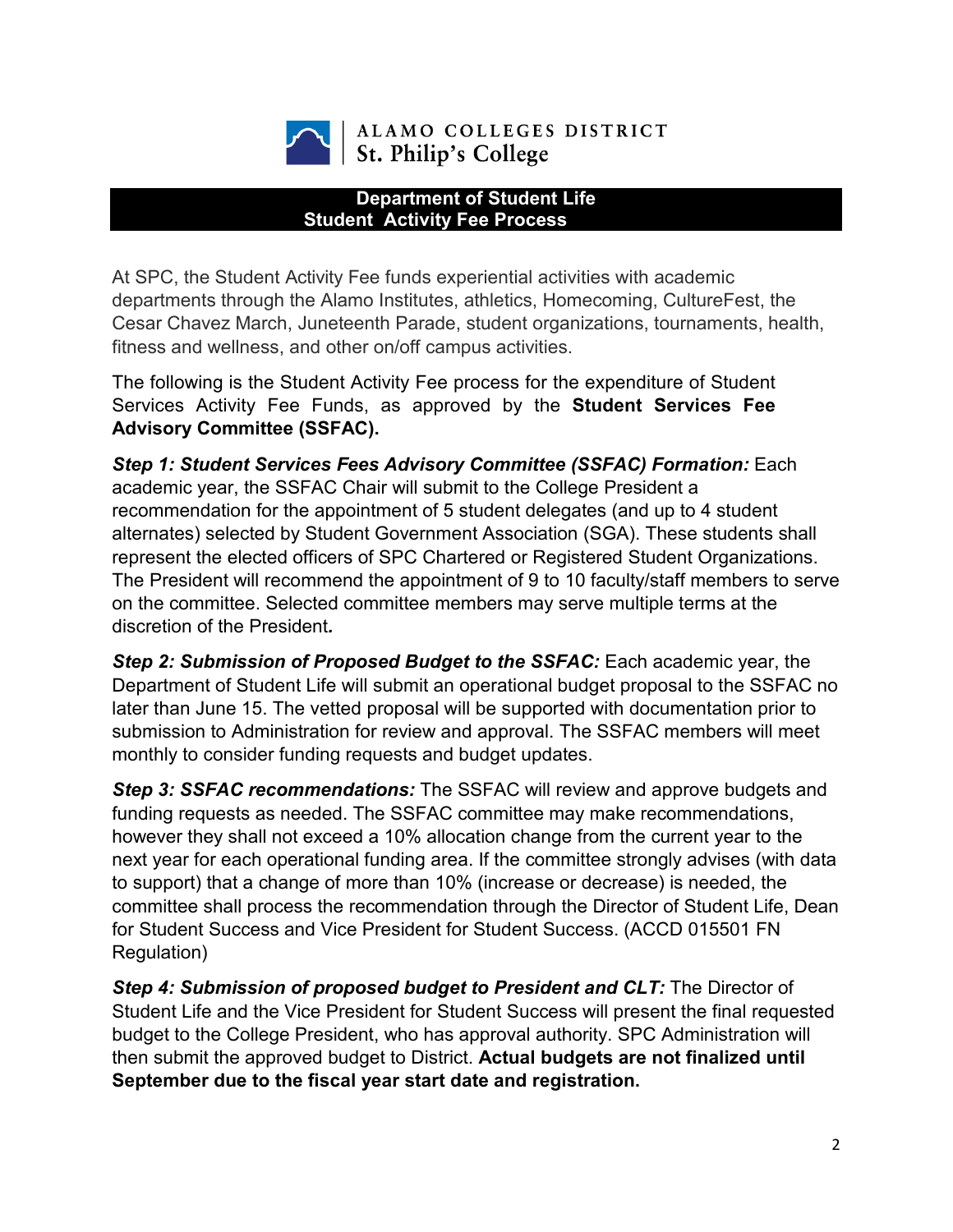#### **Appeals**

#### **Any person/organization seeking an appeal to a SSFAC decision should proceed as follows:**

- If appealing a funding decision from the SSFAC, an email with an explanation for the appeal (with supporting documentation) will need to be sent to the Dean for Student Success. Please CC the Director of Student Success.
- If appealing the decision of the Dean for Student Success, an email with an explanation for the appeal (with supporting documentation) will need to be sent to the Vice President for Student Success. Please CC the Dean for Student Success and the Director of Student Success.

#### **Student Services Activity Fee Categories**

#### **The following areas are funded categories of the Student Services Activity Fee:**

- AlamoINSTITUTE Experiential Programming
- Student Leadership and Diversity Programs/ **Conferences**
- National Observances and Cultural Events
- Career and Transfer Exploration
- Online Student Engagement
- CultureFest
- General Student Life Programming
- Registered and Chartered Student Organization
- Student Travel
- Intramural/Extramural Sports
- SAF Funded Personnel
- Student Refreshments and Catering

• Tools, Furniture and Equipment (Any Operating Fund Category that exceeds \$20,000 will have an itemized breakout provided to the SSFAC and College President)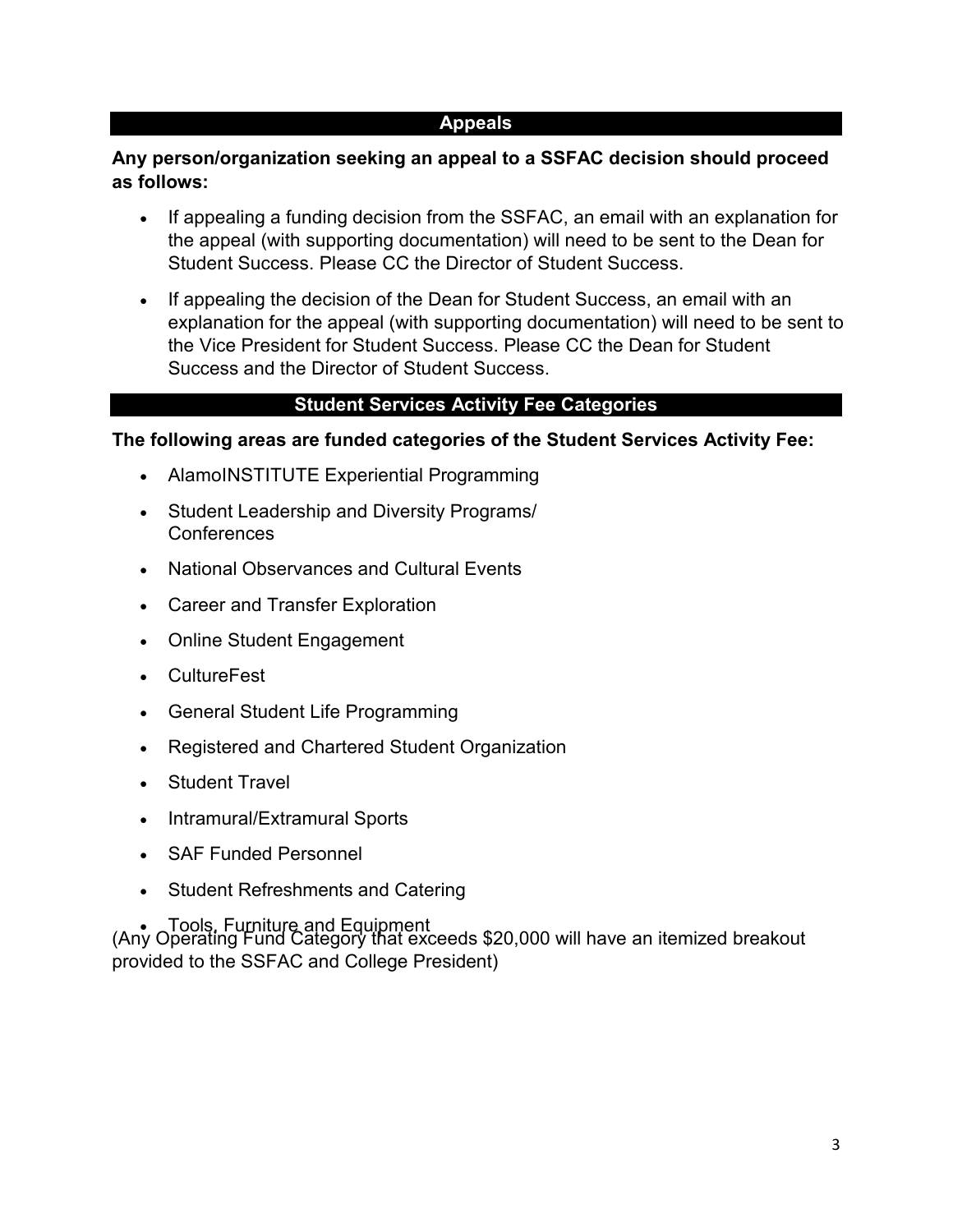#### **Texas Education Code**

As defined by Texas Education Code, Title 3, Subtitle A, Chapter 54, Subchapter E, Section 54.503, "student services" means activities which are separate and apart from the regularly scheduled academic functions of the institution and directly involve or benefit students, including textbook rentals, recreational activities, health and hospital services, medical services, intramural and intercollegiate athletics, artists and lecture series, cultural entertainment series, debating and oratorical activities, student publications, student government, the student fee advisory committee, student transportation services other than services under Sections 54.504, 54.511, 54.512, and 54.513 of this code, and any other student activities and services specifically authorized and approved by the governing board of the institution of higher education. The term does not include services for which a fee is charged under another section of this code.

All money collected as student services fees shall be reserved and accounted for in an account or accounts kept separate and apart from educational and general funds of the institution and shall be used only for the support of student services.

No other department may use student services fee funds without the approval or execution of the Department of Student Life.

#### **Approved Uses for Student Acttivity Fee Funding**

- Advertising and publicity for events, programs and activities
- Consultation expenses
	- o Must focus on enhancing the student experience: engagement, retention, or completion
- Experiential and cultural and/or entertainment, programs, and activities
	- $\circ$  Appropriate event costs to execute events (i.e., decorating event area, printing programs, supplies).
- Fees and reasonable expenses for speakers, lecturers, bands, and other performing artists
	- $\circ$  To include hiring and paying for travel
	- $\circ$  Meals and travel subject to per-diem and non-employee travel regulations
	- $\circ$  If all costs of performing group, including travel expenses, are included as part of a lump-sum contract, travel regulations would not apply.
- Food and refreshments for student sponsored or focused events
	- $\circ$  Appropriate if event is open to all students within specific identifiable group
- Furniture, fixtures, equipment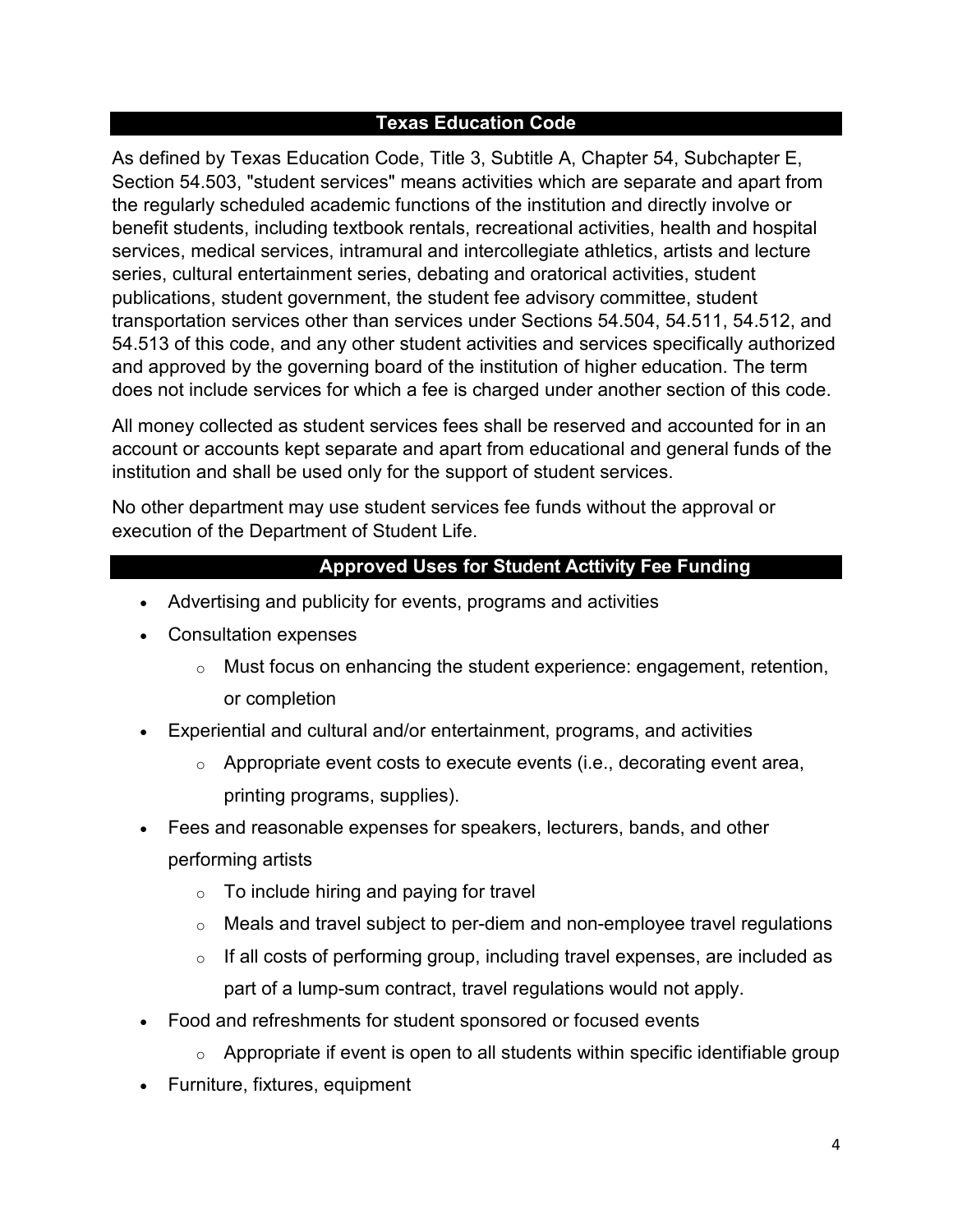- Fundraising events to benefit a Registered Student Organization
- Employee travel (to include student employees)
	- $\circ$  Must be in compliance with State and Alamo Colleges District travel regulations.
	- $\circ$  For student employees, SPC must define if student employee is traveling as a student or an employee to determine which section of travel regulations apply.
- Intramural sports and recreational events, programs and activities
	- $\circ$  Equipment and uniforms are also included
- Other operating costs
	- $\circ$  Normal supply, maintenance and utility costs as deemed appropriate by the Department of Student Life
- Performance or service based recognition
	- $\circ$  Considered acceptable if student has provided some service and/or performed some function to receive award (i.e., writing contests, dance contests, and various student skills competitions).
	- $\circ$  Documentation and rubrics must be provided to justify successful completion of task
	- $\circ$  All students must have awareness of opportunity and eligibility considerations
	- $\circ$  Award amounts may vary based on value of service/performance, not to exceed \$500
- Promotional items used for student engagement
	- $\circ$  Must only be used for events executed to enhance student recruitment, recognition, participation
	- $\circ$  Acceptable items would be T-shirts, mugs, plaques, flash drives, etc. (individual value should not exceed \$30)
- Rental equipment and facilities required for events, programs and activities
- Staff salaries and benefits
	- o Must be included in budget as reviewed by SSFAC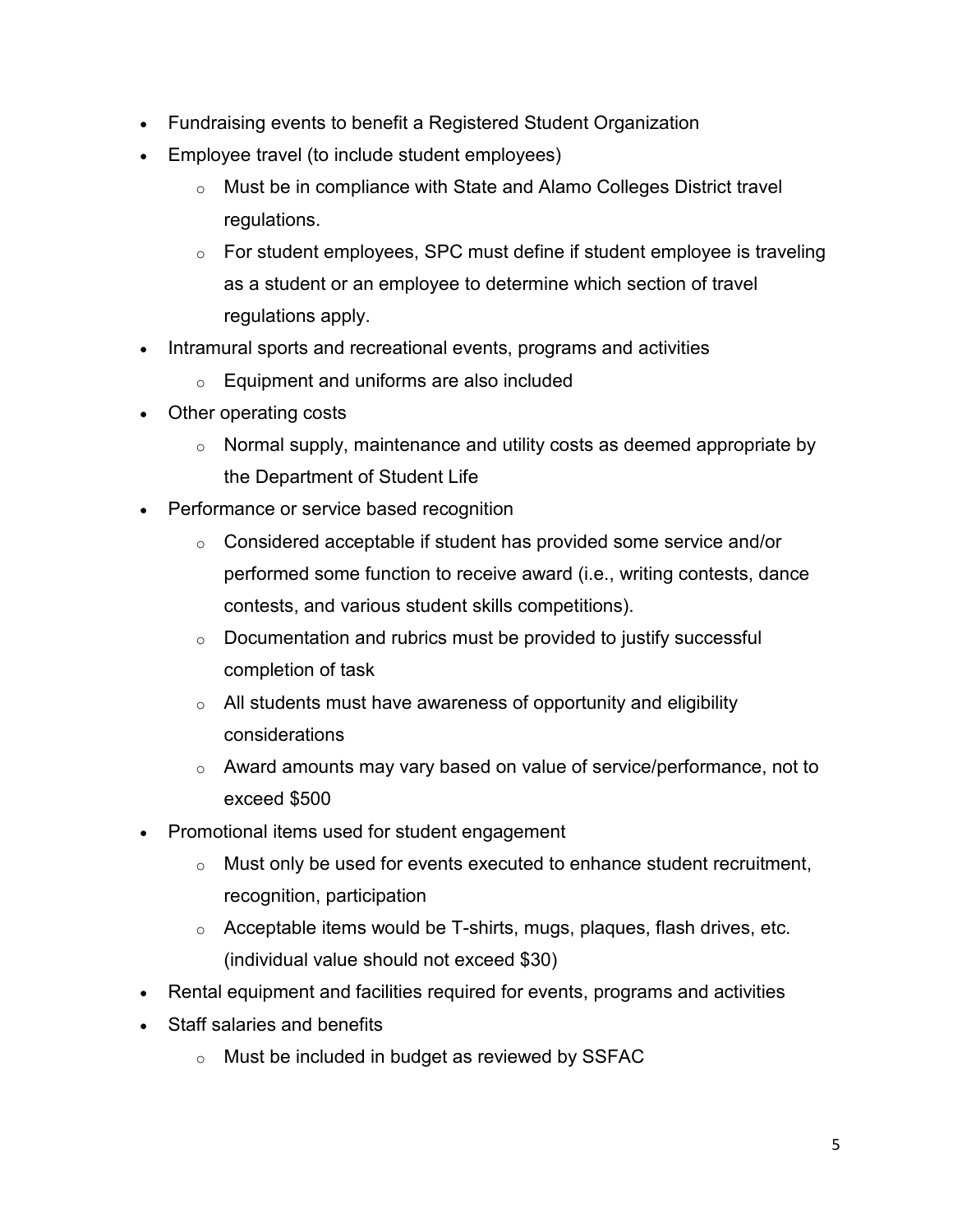- $\circ$  The personnel services supported by these fees must be directly related to support and administration of the activities funded by the fee
- $\circ$  Use of SSAF funds for this function will be reduced when general operating funds are available
- Student travel/transportation for professional development
	- $\circ$  If individual is a student and staff member, they must meet qualification for student participation to travel as a student
- Student awards and recognition programs and events
- Student prizes/awards from raffles
	- $\circ$  Participation in the raffle must be available to all students.
	- $\circ$  Raffles/lotteries may be lawfully conducted without a license if participants are allowed to enter at no cost
	- $\circ$  For these events, individual prizes must be minimal in value (not to exceed \$100)
	- $\circ$  If licenses are obtained and raffle tickets are sold, gifts are limited to funds collected in the raffle
- Student government/student organizations' sponsored event/activities
- Student publications and communications
- Student stipends
- Student travel

#### **Unapproved Uses for Student Activity Fee Funding**

- Events, programs and activities which do not directly involve or benefit students
- Events, programs and activities which are part of the regularly scheduled academic functions of SPC
- Events, programs and activities which include or otherwise promote the use of alcohol, tobacco, or illegal substance
- Events, programs and activities which violate the student code of conduct and/or SPC policies and procedures
- Student travel that is a requirement for attaining college credit
- Any commitments made (i.e. contracts signed or out-of-pocket expenditures), prior to requested/approved funding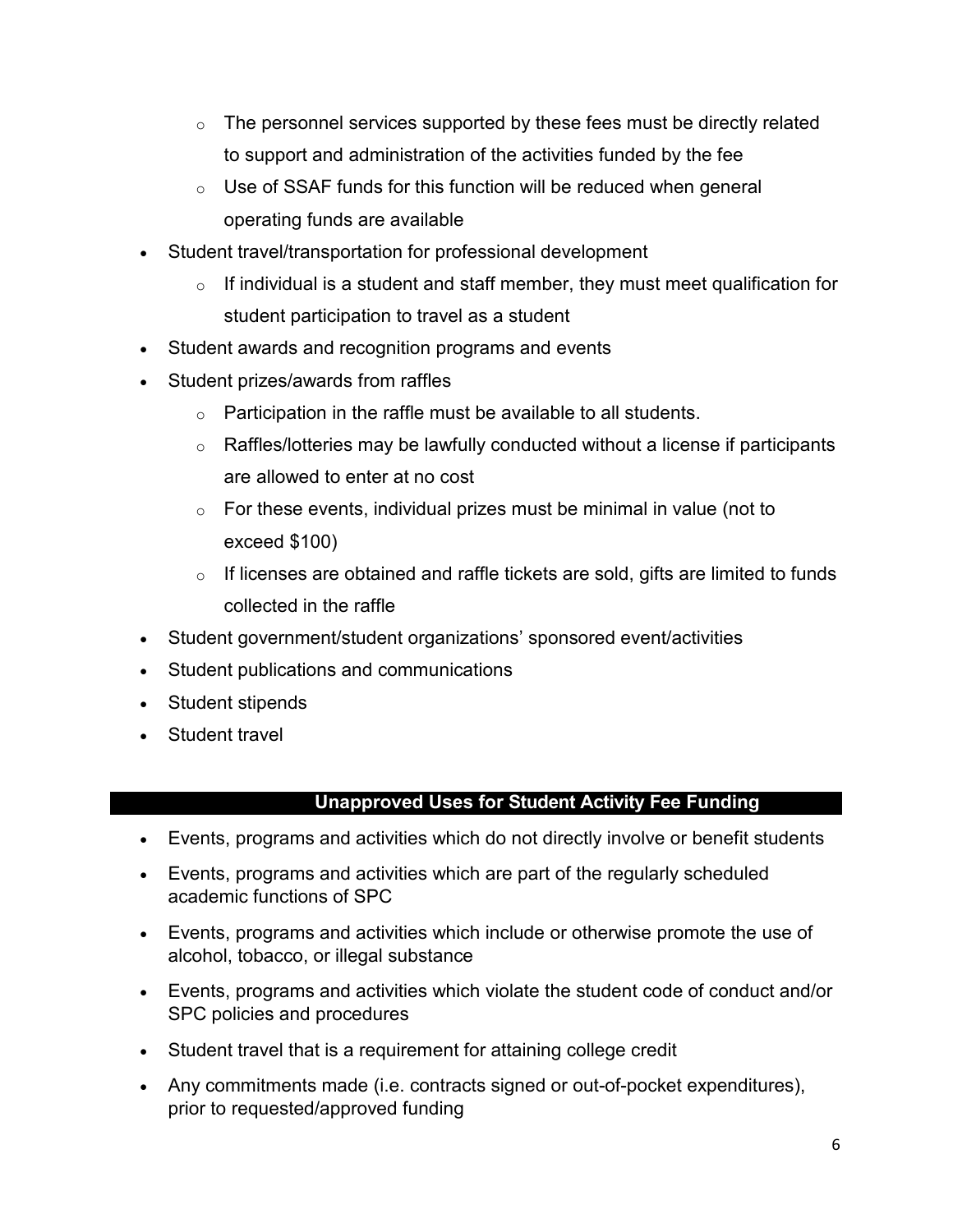- Donations to support philanthropic or charitable organizations
	- $\circ$  Proceeds from a student group fundraiser for charitable purpose should be accounted for in an agency account
- Community service projects which should be financed by fundraising efforts
- Events, programs and activities planned for the personal benefit of individual students or groups
- Donations to support, oppose, or sponsor political activities or candidates for public office
- Any event, program or activity that may bring discredit to the Alamo Community College District and/or St. Philip's College
- Scholarships
	- $\circ$  Not allowed unless based on some performance measure or service requirement
	- $\circ$  Performance measures must require some academic or student activity skill to be displayed (i.e. athletics, music, literary, math, presentation, publication etc.)
	- $\circ$  Being enrolled in a course does not qualify as a performance measure
- Purchases made with the intent of reimbursement
	- $\circ$  Pre-approval is always required by the Department of Student Life
	- $\circ$  DSL leads must always purchase needed items
- Food without pre-approved Refreshment Requests
	- o Requests must be created and approve 6 weeks in advance
- Deposits for services or goods
	- $\circ$  SAF funding can only be used for items or goods after they have been received
- Gift cards or vouchers
- Tips
	- $\circ$  Unless covered by State travel guidelines or service contract
- Faculty salaries and benefits
	- $\circ$  Student Services Activity Fees should never be used to directly fund instructional costs of credit hour courses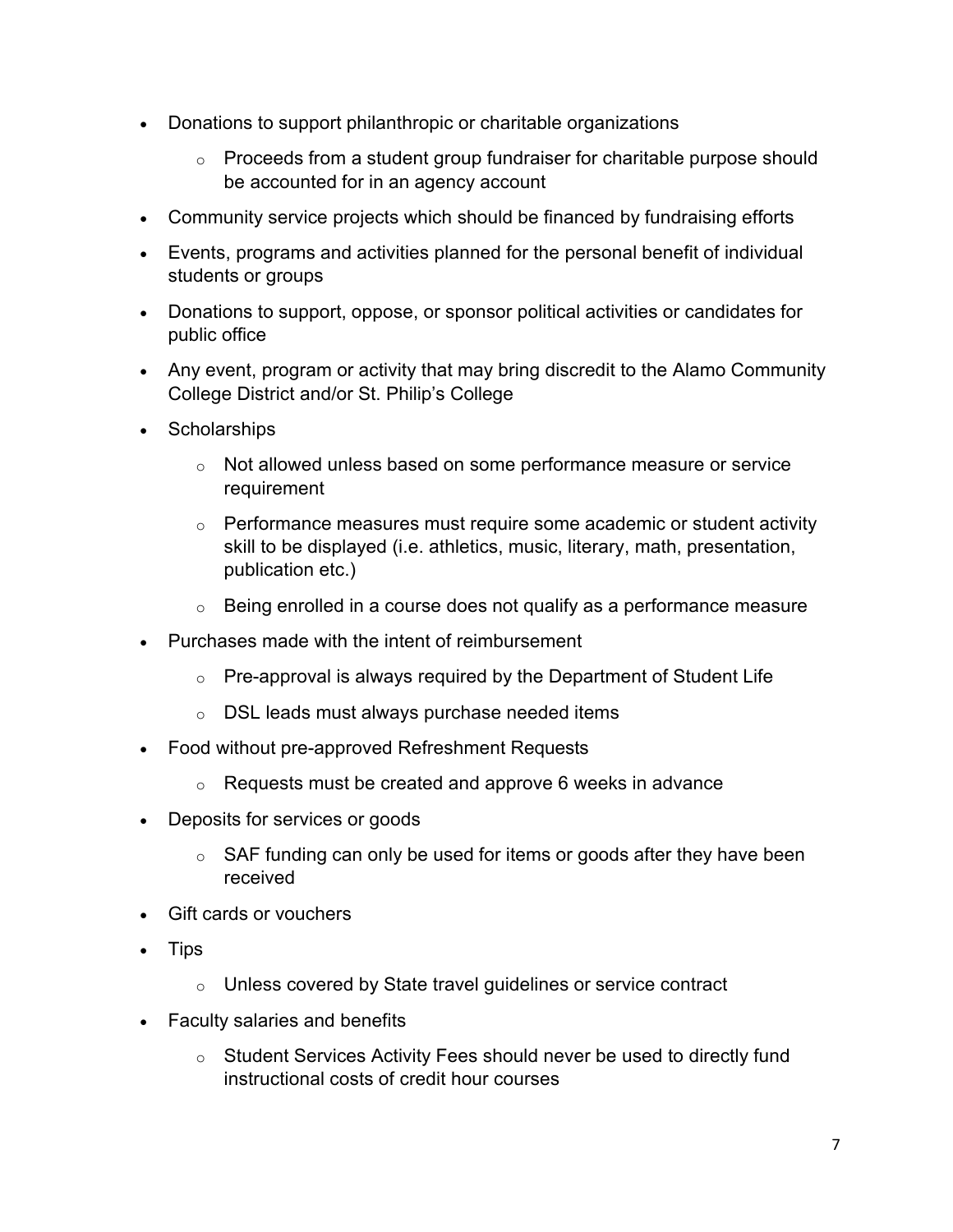- Student employee recognition luncheons/meals
	- o Not allowable if provided for an individual or a specific group.
	- $\circ$  Student employees may receive food if partaking in an event open to all students and student employees are at function as a "student"
- Prospective student travel
- Alcoholic beverages or any illegal substances.
- Individual or club memberships in civic organizations
- Political campaigns or events

#### **SPC Requirements for the Expenditure of Student Activity Fee Funds:**

- 1. Anyone who is not a classified SPC employee cannot obligate the college financially. This means that students are not authorized to purchase equipment or services. Students may purchase petty cash items if authorized by the organization's advisor, who must be a classified staff employee of SPC. (Work Study student assistants are not classified staff).
	- 1. Likewise, students are not authorized to negotiate contracts, bid for services, hire student employees or conduct any financial transactions involving fee funds or other College funds beyond petty cash transactions.
- 2. All transactions, including the purchase of goods, student travel, consultants, and contracts, must follow regular ACD procedures and policies applicable to fee funds.
- 3. Student organizations must follow all rules and regulations related to Student Services Activity Fee usage defined in the Student Organization Handbook.
	- 1. Any organization collecting monies through dues, sale of goods, donations, etc., other than through the Student Services Activity Fee Allocation Process, must open and maintain an agency account in the name of the student organization and run all of the non-fee money through the account.
	- 2. Only current officers of the organization are allowed to perform transactions on the account.
- 4. No Student Activity Fees may be used for the purchase of alcohol, tobacco, or illegal substance.
- 5. Any student organization wishing to receive funds from the SSFAC must be a registered or chartered student organization.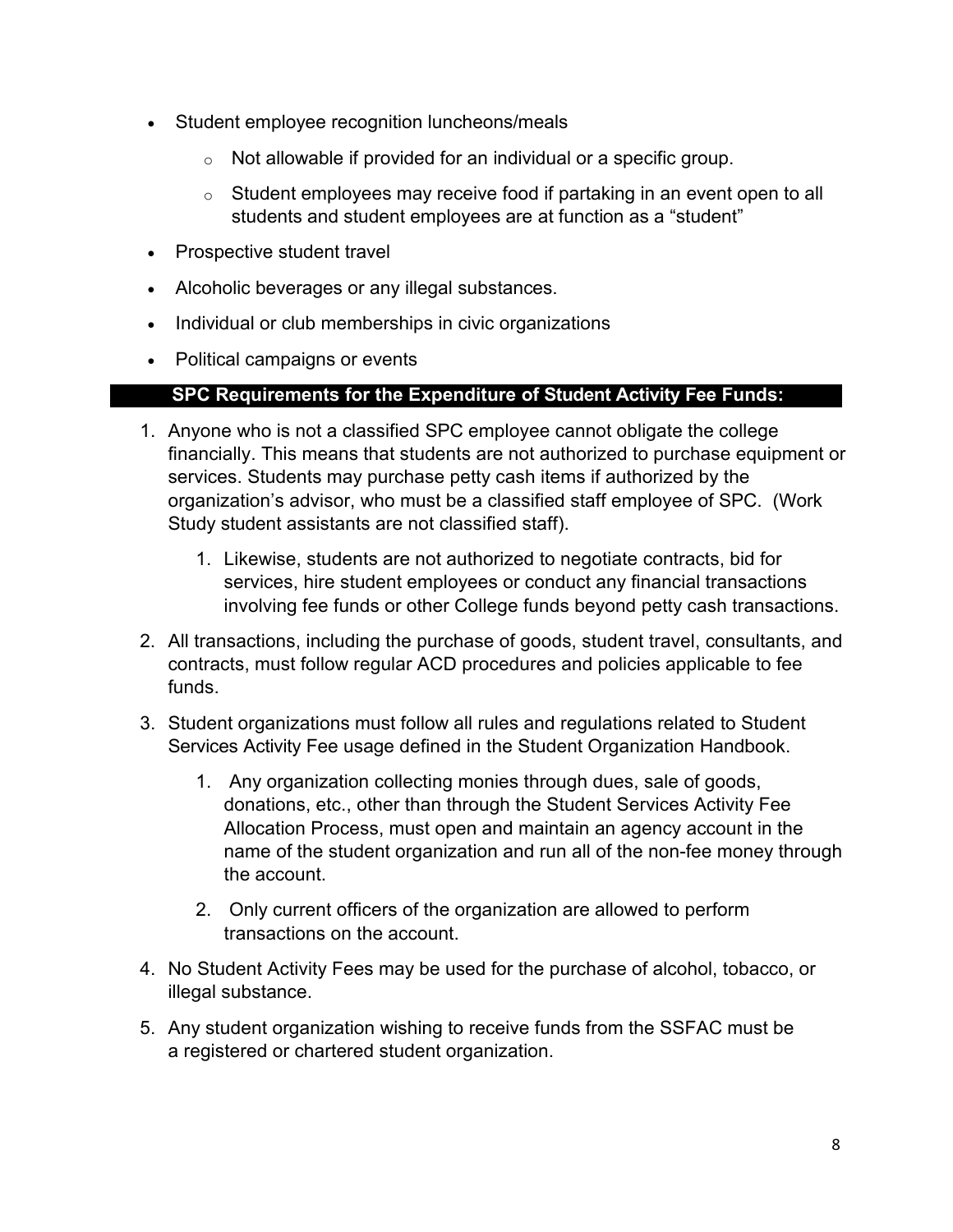- 6. Fee funds are not to be used for academic departmental costs, such as office supplies, equipment, staff, or faculty.
- 7. Each student organization must have a staff or faculty advisor. This is, in effect, required for expenditures, as a student is not authorized to obligate financially or approve purchases without the approval of an SPC employee.
	- 1. This advisor must approve all expenditures and is responsible for adhering to these policies and other applicable policies. They must also complete the appropriate trainings prior to having an account created for their club/ organization.
	- 2. After the completion of SAF funded activities, a Student Services Fee Close Out Report must be submitted within 48 hours of the event/activity by the President or Advisor.
		- 1. Failure to complete this may result in future fund requests not being approved
- 8. Pay of personnel (student assistants, temporary employees) must be approved by the SSFAC and college president in advance.
- 9. Transfers of funds that exceed 10% of **any previously approved operating fund categories** may not take place unless approved by the Student Services Fees Advisory Committee. For example: Experiential Learning Programs have \$15,000. Student Organizations have \$5,000. You want to move \$800 to Student Organizations. You would need to have SSFAC approval since 10% of \$5,000 is \$500, so this amount exceeds the 10%.
- 10. Reimbursement for meal expenses for travel can only occur under an approved travel requisition that follows the Alamo College Fiscal Affairs travel guidelines.
- 11.The SSFAC must be provided quarterly budget reports by the SSFAC chair.
	- o Budget might be impacted depending on actual revenues generated by enrollment.
	- o Year-to-date expenses should never exceed year-to-date revenues and should be monitored closely through the quarterly reports.
	- o The District Budget Office monitors fund balances and will determine if there are any unspent funds that will carry-forward to next fiscal year.

#### **SPC Requirements for Student Travel:**